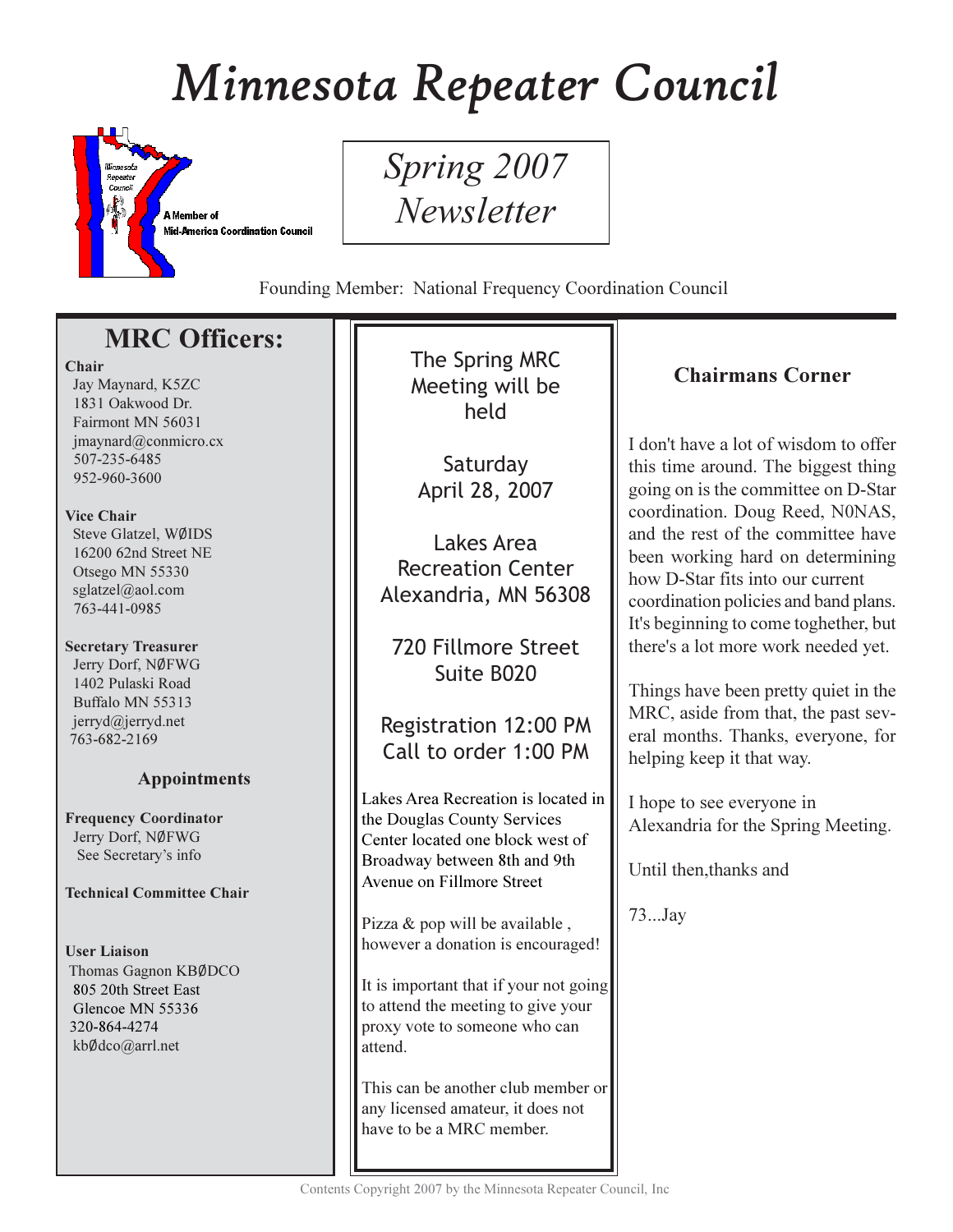# **Directions**

Take right off of 94 exit 103. Keep going north through town...you'll be on Broadway St. Turn left at 9th Avenue. (SUBWAY will be on corner) Take first right which is Fillmore St. Take first left into upper parking lot of LAKES AREA RECREATION and take a right down the to the lower level of the parking lot. Go through the door marked Library. Lakes Area Recreation is to the right down the hall, past the gymnasium.



# **Secretary, Treasurers & Coordinators Notes**

Dstar: Eric Jacobson, N0SVX is the first coordinated DSTAR system in Minnesota operating on 443.450. He has asked about 1.2GHz pairs so we need to get working on the future policies of DSTAR and the 1.2Ghz band plan channel chart. Right now there are 3 known DSTAR systems purchased by individuals for use in Minnesota!

145.250 Has been return for re-assignment following the fall meeting. Individuals on the waiting list where notified, KA0SOO failed to respond to a normal letter and a certified letter was returned, and he has been removed from the waiting list. NOGEF is unable to use this pair at Crown due high level CATV interference. This frequency is used as a video carrier by normal cable TV systems and as such leakage makes it very noisy. There is also a possibility that it will get into the closed cable system. I have received 2 applications for this pair. Paul Emeott KOLAV has a auxiliary link for remote receive site coordinated for the input and has applied for this pair.

Fall updates went well, with no problems. Remember that you can make updates to your information at any time; it does not have to be in the fall updates window.

Repeater directory: Internet node ID's did not make it into the directory. The ARRL wants to list them separately within there own sections. It's possible that in the future there will be changes to the directory to allow this. I uploaded a file with comments indicating the node ID's and it was refused. Second file I submitted was accepted, however something at the ARRL system rounded off all the frequencies. Example 146.775 became 146.780. This occurred within the 48-hour proofing window, it also sounds like a number of other states experienced the same problem.

We still have a large number of systems that have not updated their locations to include lat/lon info down to the seconds. I question how accurate some these are due to the age of the data.. The exact site details and site coordinates are not shared with anyone not directly evolved with coordination. If you chose not to provide details for your existing coordination's do not complain if a new system is placed on the air conflicting with your existing repeater.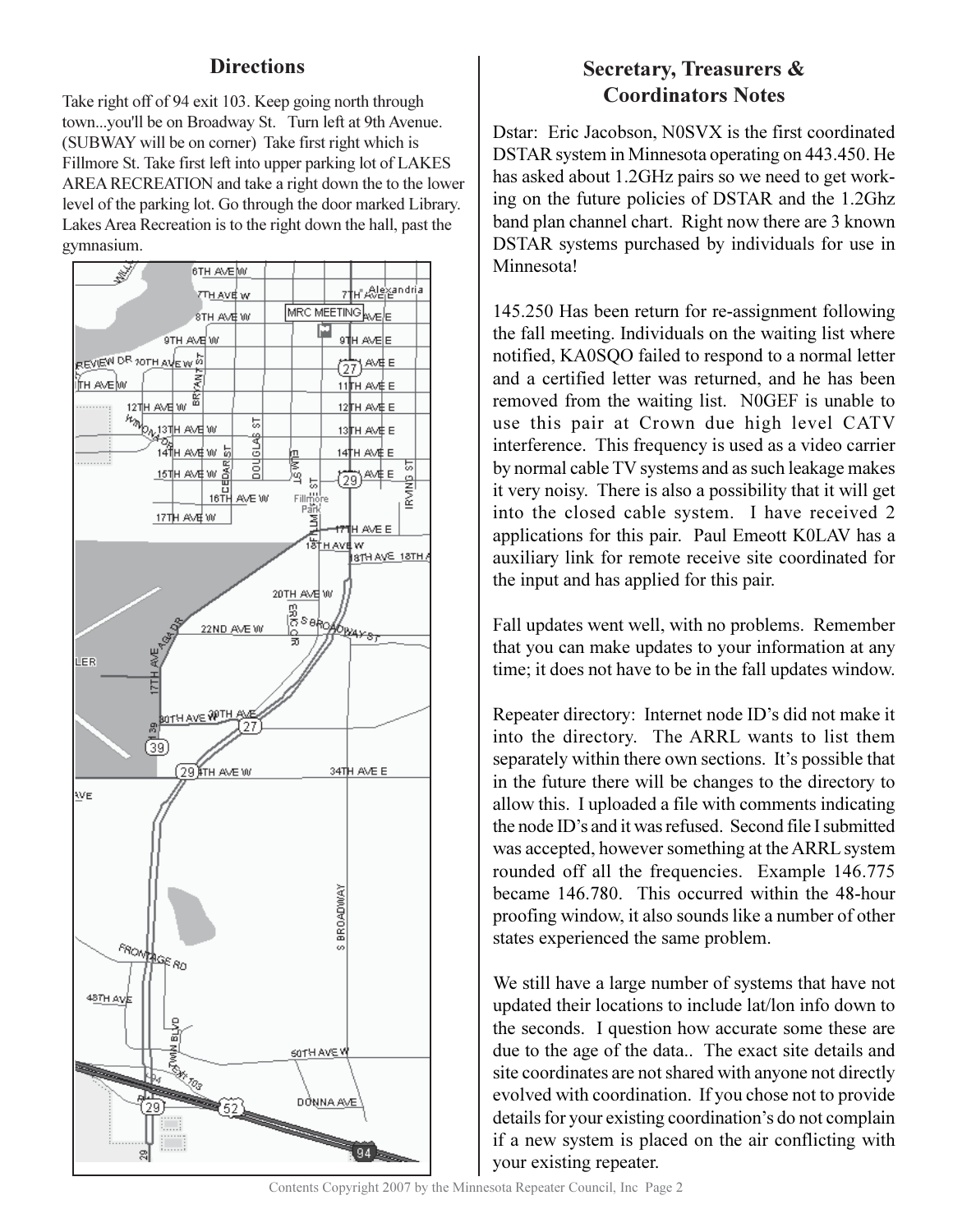If you plan on moving your system, please check your proposed location with me in advance of your move. Best example of this is N0NKI decided to move his 443.300 repeater approximately 4 miles to a new location and inform me via the annual update that the move occurred. This move was greater than the 2 miles allowed under the coordination policy. Being the existing coordination did not have full details on file its much more difficult to establish the parameters for the move This system is now technically de-coordinated biased on the move. I have sent out a application form that has not been returned. This move places his system closer to a Wisconsin repeater so I discussed this move with the WAR coordinator who is willing to work out an agreement provided I get accurate details. Moving a system and then asking for forgiveness afterwards is not acceptable.

I have been asked about coordinating a number of UHF pairs for a full duplex linked repeater system from the metro area to western Minnesota for use by skywarn. My initial comments are it is a closed system using  $8+$ repeater pairs along with several sites operating non standard reverse splits from the norm all using a common CTCSS tone, Each site would have 2 repeaters on it, using combiners along with a single omni-directional antenna. Right now MN does not have provisions for full duplex voice links within the band plan. Also these sites would not be using directional antennas. I welcome comments on this system! So far no formal application has been received.

In February approximately 10 systems have been mailed another update request since they have not updated since 2004, 6 to systems listed as temporarily off the air or under construction that where older than 6 months. 2 certified letters where mailed to systems older than 2003.

Secretaries Notes

When sending in dues payments, please include a membership application form with your check so I know who or what group's membership is to be credited

Due to the short setup and registration time available at the spring meeting, please plan ahead; mail your dues payments and proxy statements as to speed up the process.

# **Outstanding update requests**

| HUGO               | <b>KB0VAD</b> | 53.1300   | 11-Nov-03                 |
|--------------------|---------------|-----------|---------------------------|
| HUGO               | <b>K0RMR</b>  | 445. XXXX | 11-Nov-03                 |
| <b>GEM LAKE</b>    | <b>K0RMR</b>  | 445. xxxx | 11-Nov-03                 |
| HUGO               | <b>K0RMR</b>  | 445. xxxx | 11-Nov-03                 |
| ESKO               | <b>NONXA</b>  | 442,6000  | 30-Nov-03                 |
| <b>FISHER</b>      | <b>KA0DTV</b> | 146,7000  | 16-Jan-04                 |
| <b>WOODBURY</b>    | <b>KF0ZM</b>  | 443.0500  | 01-Feb-04                 |
| EDINA              |               |           | WD0FSC 444.2000 14-Feb-04 |
| WASECA             | <b>W9ALD</b>  |           | 443.8250 25-Aug-04        |
| NORTHFIELD         | <b>WOIHI</b>  |           | 449.8500 27-Aug-04        |
| NORTHFIELD         | <b>WOIHI</b>  |           | 449.2500 27-Aug-04        |
| NORTHFIELD         |               |           | WA0YCZ 444.8500 27-Aug-04 |
| <b>MAHTOWA</b>     | <b>N0BNG</b>  |           | 147.0000 02-Oct-04        |
| DULUTH             | <b>W0GKP</b>  |           | 444.1000 02-Oct-04        |
| DULUTH             | <b>W0GKP</b>  |           | 146.9400 02-Oct-04        |
| <b>MINNEAPOLIS</b> | <b>NONKI</b>  |           | 443.3000 09-Oct-04        |
|                    |               |           |                           |

# **New Coordinations**

| DETROIT LAKES N0IZZ<br>TODD CHAMPION |                | 146.7750<br>17-Jan-07 |  |
|--------------------------------------|----------------|-----------------------|--|
| STATEWIDE<br>JEREMY ROGNESS          | KB0UPJ 444.325 | 02-Feb-07 (snp)       |  |

# **Pending**

|                                     | <b>Waiting List</b>           |                |
|-------------------------------------|-------------------------------|----------------|
| Sebeka<br><b>Robert Feuer</b>       | NOWN 147.330<br>(Move system) |                |
| <b>Bloomington</b><br>Erik Jacobson |                               | N0SVX 1286.000 |
| Bloomington<br>Erik Jacobson        | N0SVX 145.230                 |                |

| Greg Kitchak | <b>N0GEF</b> | 2-meters Crown |  |
|--------------|--------------|----------------|--|
|              |              |                |  |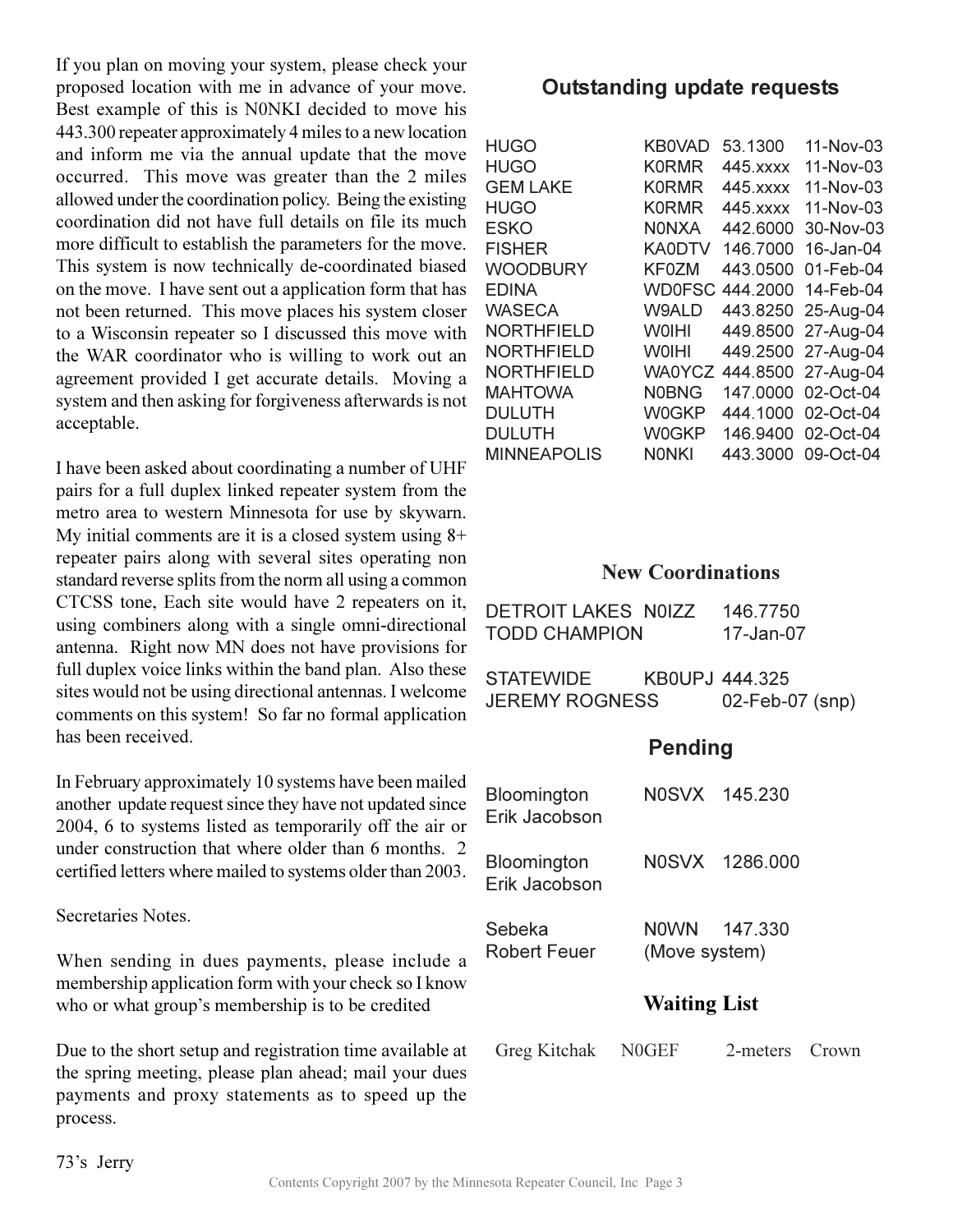# **Minutes of the Minnesota Repeater Council**

Fall meeting held On October 14, 2006 North St. Paul Community Center

Call to order by chairman Jay Maynard, K5ZC at 2:00PM

Introduction officers & members made.

Quorum established with a total of 85 members in good standing on the roster, 32 in attendance, 12 non-metro at the start of the meeting.

**Chairman's Report:** Things running smoothly.

#### **Frequency coordinator Secretary & Treasurer's report: Jerry Dorf, N0FWG**

Reports presented to membership in the newsletter & handout. Everything is moving along smoothly. Looking at a large number of systems that have not filed a update since 2004, so there may be a large number of second notices going out this fall.

**Technical Committee:** Seeking volunteers: should have access to test equipment, able to communicate verbally and in writing, been a member of the MRC for 2+ years along with demonstrating good technical skills and abilities. Contact a MRC officer if interested.

**User Liaison**: Seeking applicants for the user liaison, contact a MRC officer

#### **New Members:**

| William Fisher, N0OTL     | Northfield, MN Regular |                                      |
|---------------------------|------------------------|--------------------------------------|
| Kevin Magloughlin, KA0JQO | Mountsville PA Regular |                                      |
| Dick Neish, W0SIR         | Chester, SD            | Associate (South Dakota Coordinator) |

Motion made to accept all the membership applications and changes, seconded. Motion passed

#### **Old Business:**

900 & 1.2Ghz channelized band plan. Doug Reed, N0NAS will work before the next meeting. IRLP & Echolink: Coordinator will attempt to publish in the upcoming ARRL Repeater Directory. Old coordination's: Kevin Magloughlin has been in communications with the MRC to update his listings, 2 are OTA.

#### **New Business:**

Web Hosting: The MRC webpage has been moved to Pair.net We also registered the mnrepeaters.org domain at the same time. Motion made to make a \$100 donation to QSL.net for hosting the MRC email reflector, motion seconded and passed.

#### ICOM DSTAR

Discussion on the ICOM DSTAR Digital radios resulted in the forming of a working committee to investigate and make recommendations on this new technology as it relates to the MRC coordination policies Committee volunteers: David Kleindl N0KP, Eric Osterberg N0NKI, Reuben Ruen WB0BWL, Doug Reed N0NAS, Jay Maynard K5ZC, Don Rice N0BVE and Matt Genelin N0YNT.

David Kleindl brought up the FCC has proposed changes to part 97may be forthcoming and the coordinator should look at how the changes may affect the coordination policy and technical standards..

Changes to coordination procedures and Policies: Sean N0PBA discussed at the spring meeting coming up with a proposal to use prorogation studies and other RF survey tools to do new coordination's. He has not come up with anything at this time.

**Spring Meeting: Non-Metro location**. No offers where heard to host the spring meeting. Board will look at options and publish the location in the newsletter and website.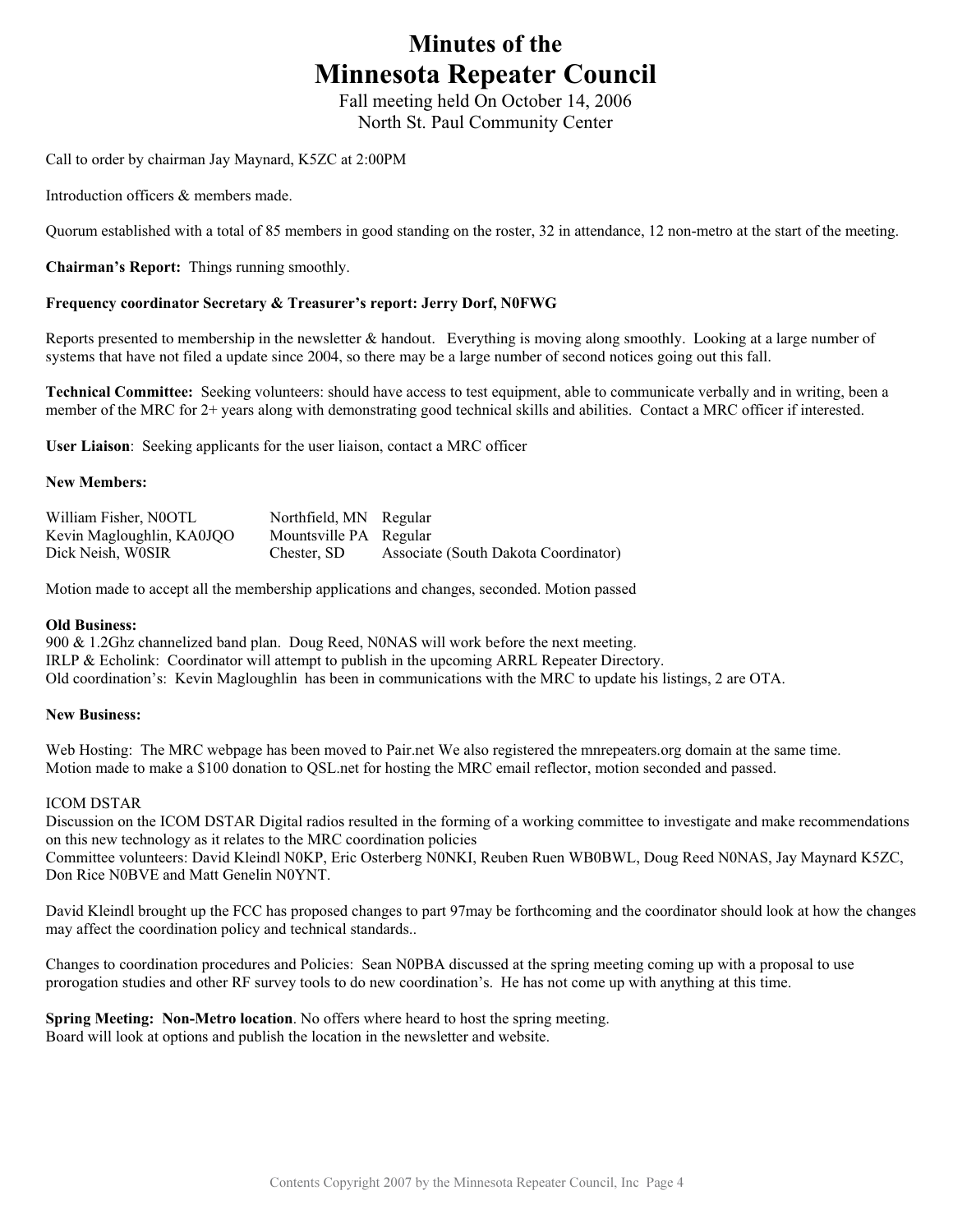#### **Elections:**

Nominations where opened, then closed.

Election for chairman was made by secret ballot.

Election results are as follows:

| Office                                                        | Candidate                                | Votes received      |  |
|---------------------------------------------------------------|------------------------------------------|---------------------|--|
| Chairman:                                                     | Jay Maynard, K5ZC<br>Matt Genelin, N0YNT | 29<br>3             |  |
| Vice Chairman                                                 | Steve Glatzel, K0FHC                     | No other candidates |  |
| Sec-Treas                                                     | Jerry Dorf, N0FWG                        | No other candidates |  |
| Motion was made to destroy the ballots, seconded $\&$ passed. |                                          |                     |  |

Motion to adjourn Meeting Adjourned at 3:25 PM

Jerry Dorf, N0FWG Secretary Treasurer Minnesota Repeater Council, Inc

# **MRC Resources on the Internet**

MRC Webpage http://www.mnrepeaters.org http://www.mrc.gen.mn.us

MRC Mailing list:

This mailing list is for announcements and general discussion of MRC events, policy and operations. Currently it is un-moderated and open to all. Sign up at:

http://mailman.qth.net/mailman/listinfo/mrc

Don't forget to change your email program to "plain text" before you try to send anything. Messages with HTML or other fancy print will come through blank if you don't make the change.... Also do not include attachments!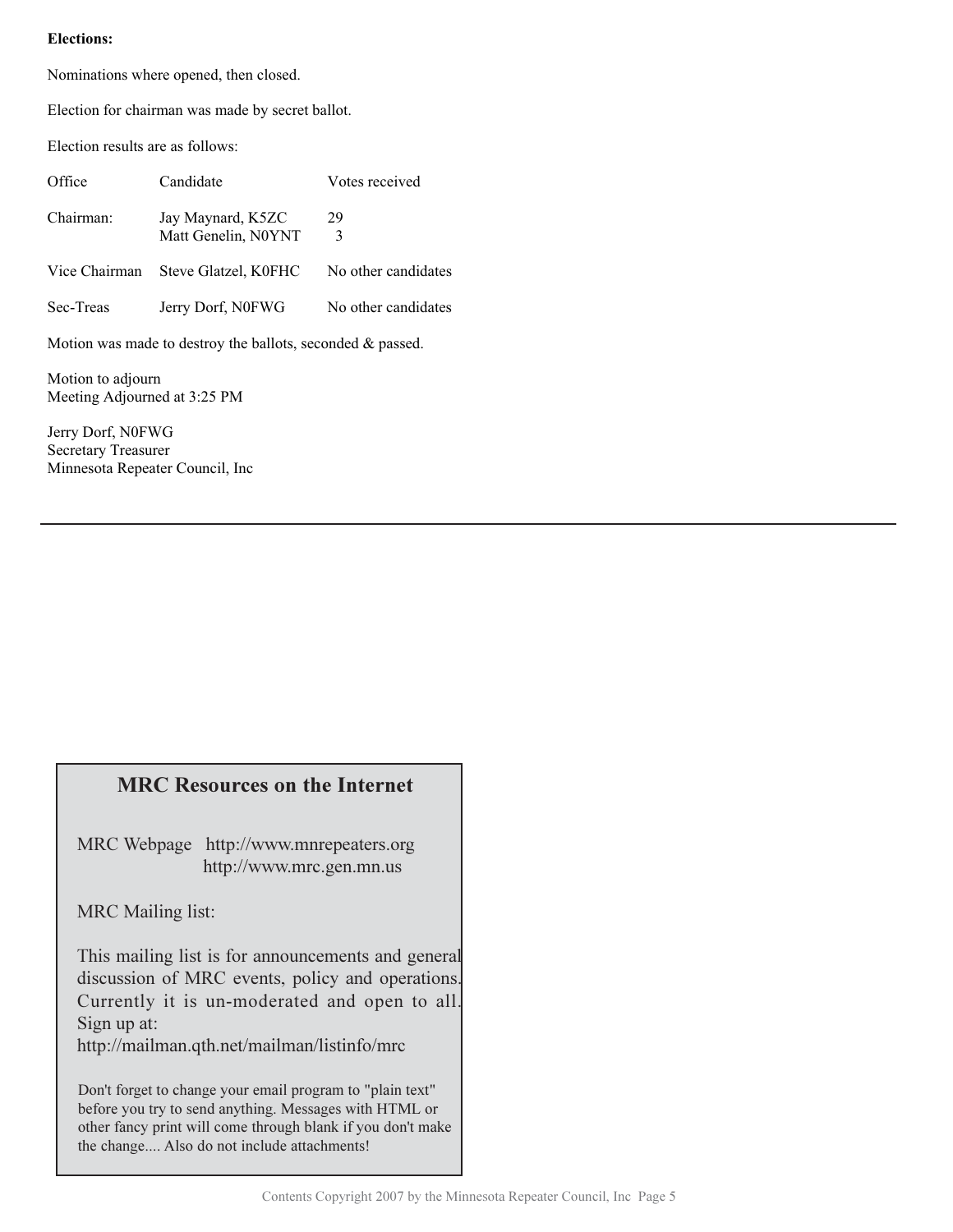# **Minnesota Repeater Council Checking Account** Report as of Feb 26, 2007

| Date       | Type       | <b>Description</b>                 | <b>Debit</b> | <b>Credit</b> | <b>Balance</b> | <b>Comments</b>                    |
|------------|------------|------------------------------------|--------------|---------------|----------------|------------------------------------|
| 6/27/2006  | <b>DEP</b> | ADRIAN R HAABALA                   |              | \$20.00       | \$4,229.71     | <b>Dues 2007</b>                   |
| 7/6/2006   | <b>DEP</b> | DAVID FISHER                       |              | \$20.00       | \$4,249.71     | <b>Dues 2007</b>                   |
| 7/22/2006  | 2061       | Postmaster                         | \$117.00     |               | \$4,132.71     | Stamps Newsletter & fall update    |
| 7/22/2006  | 2062       | Jerry Dorf                         | \$90.74      |               | \$4,041.97     | Re-imb Pair.com hosting web 1 year |
|            | 2062       |                                    | \$40.00      |               | \$4,001.97     | Re-imb Pair NIC mnrepeater 4 years |
|            | 2062       |                                    | \$24.84      |               | \$3,977.13     | Re-imb Pair.com host 1 year        |
| 7/23/2006  | 2063       | Office Depot                       | \$6.17       |               | \$3,970.96     | Envelopes                          |
| 8/12/2006  | <b>DEP</b> | Jerry Dorf/ Robinsdale ARC         |              | \$20.00       | \$3,990.96     | <b>Dues 2008</b>                   |
| 8/18/2006  | 2064       | <b>Custom Business Forms</b>       | \$95.85      |               | \$3,895.11     | <b>Print Newsletter</b>            |
| 9/6/2006   | <b>DEP</b> | Brainerd ARC/ M. Fritz Berteut     |              | \$50.00       | \$3,945.11     | Dues 2010                          |
|            | <b>DEP</b> | JOHN SWANSON                       |              | \$10.00       | \$3,955.11     | <b>Dues 2006</b>                   |
|            | <b>DEP</b> | <b>MARSHALL RADIO CLUB</b>         |              | \$10.00       | \$3,965.11     | <b>Dues 2007</b>                   |
|            | <b>DEP</b> | <b>RICHARD BRUNDIDGE</b>           |              | \$20.00       | \$3,985.11     | Dues 2013                          |
|            | <b>DEP</b> | <b>WILLIAM FISCHER</b>             |              | \$10.00       | \$3,995.11     | <b>Dues 2007</b>                   |
|            | <b>DEP</b> | <b>KEVIN MAGLOUGHLIN</b>           |              | \$10.00       | \$4,005.11     | <b>Dues 2006</b>                   |
| 9/9/2006   | <b>DEP</b> | Sheldon Mann/David Schultz         |              | \$20.00       | \$4,025.11     | <b>Dues 2008</b>                   |
|            | Dep        | Jeff Clarine                       |              | \$10.00       | \$4,035.11     | <b>Dues 2007</b>                   |
| 10/2/2006  | <b>DEP</b> | Steve Csizmadia                    |              | \$10.00       | \$4,045.11     | <b>DUES 2007</b>                   |
|            | <b>DEP</b> | <b>Austin Area ARC</b>             |              | \$10.00       | \$4,055.11     | <b>DUES 2007</b>                   |
|            | <b>DEP</b> | Paul Germscheid                    |              | \$10.00       | \$4,065.11     | <b>DUES 2006</b>                   |
| 10/10/2006 | <b>DEP</b> | <b>DAVID KLEINDL</b>               |              | \$10.00       | \$4,075.11     | <b>DUES 2009</b>                   |
| 10/16/2006 | <b>DEP</b> | Dick Neish                         |              | \$15.00       | \$4,090.11     | newsletter                         |
|            | Dep        | <b>ED JACOBSON</b>                 |              | \$20.00       | \$4,110.11     | <b>Dues 2007</b>                   |
|            | Dep        | <b>DON RICE</b>                    |              | \$20.00       | \$4,130.11     | <b>Dues 2007</b>                   |
|            | Dep        | DOUG REED                          |              | \$20.00       | \$4,150.11     | <b>Dues 2007</b>                   |
|            | Dep        | PAUL HOLM                          |              | \$10.00       | \$4,160.11     | <b>Dues 2007</b>                   |
|            | Dep        | PAUL EMEOTT                        |              | \$20.00       | \$4,180.11     | <b>Dues 2007</b>                   |
|            | Dep        | PAUL HENRY                         |              | \$10.00       | \$4,190.11     | <b>Dues 2007</b>                   |
|            | Dep        | <b>ALAN KNUTSON</b>                |              | \$30.00       | \$4,220.11     | <b>Dues 2008</b>                   |
|            | Dep        | TOM CARLSON/ SMARTS                |              | \$10.00       | \$4,230.11     | <b>Dues 2008</b>                   |
|            | Dep        | <b>REUBEN RUEN</b>                 |              | \$10.00       | \$4,240.11     | <b>Dues 2007</b>                   |
|            | Dep        | Robert Kaliszenski                 |              | \$20.00       | \$4,260.11     | <b>Dues 2009</b>                   |
|            | Dep        | Pizza Donation                     |              | \$190.25      | \$4,450.36     |                                    |
| 10/14/2006 | 2065       | Dominos Piza                       | \$210.00     |               | \$4,240.36     | Pizza for meeting                  |
| 10/14/2006 | 2066       | Steve Glatzel                      | \$96.67      |               | \$4,143.69     | Pop & Ice & Tubs for same          |
| 10/14/2006 | 2067       | QSL Net                            | \$100.00     |               | \$4,043.69     | Mailng list Donation               |
| 10/19/2006 | <b>DEP</b> | Keith Mobarry                      |              | \$20.00       | \$4,063.69     | <b>DUES 2008</b>                   |
|            | <b>DEP</b> | Skip Jackson                       |              | \$5.00        | \$4,068.69     | <b>Dues 2007</b>                   |
|            | Dep        | Runestone Radio Club               |              | \$10.00       | \$4,078.69     | <b>Dues 2007</b>                   |
| 11/9/2006  | Dep        | <b>DOUGLAS NELSON</b>              |              | \$20.00       | \$4,098.69     | <b>DUES 2008</b>                   |
| 11/13/2006 | 2068       | Postmaster                         | \$39.00      |               | \$4,059.69     | Postage                            |
| 11/15/2006 | 2069       | Postmaster                         | \$4.64       |               | \$4,055.05     | Certified letter for waiting list  |
| 2/1/2007   | 2070       | Lakes Area Recreation Center       | \$63.90      |               | \$3,991.15     | Room rental                        |
| 2/6/2007   | <b>DEP</b> | St. Cloud Radio Club / Art Carlson |              | \$10.00       | \$4,001.15     | <b>Dues 2007</b>                   |
| 2/17/2007  | 2071       | Postmaster                         | \$39.00      |               | \$3,972.15     | Postage                            |

## Notes:

1. New & pending memberships checks have been deposited to avoid the past "Stale Check" problems.

2. The date in the comment field shows dues paid to the end of that year.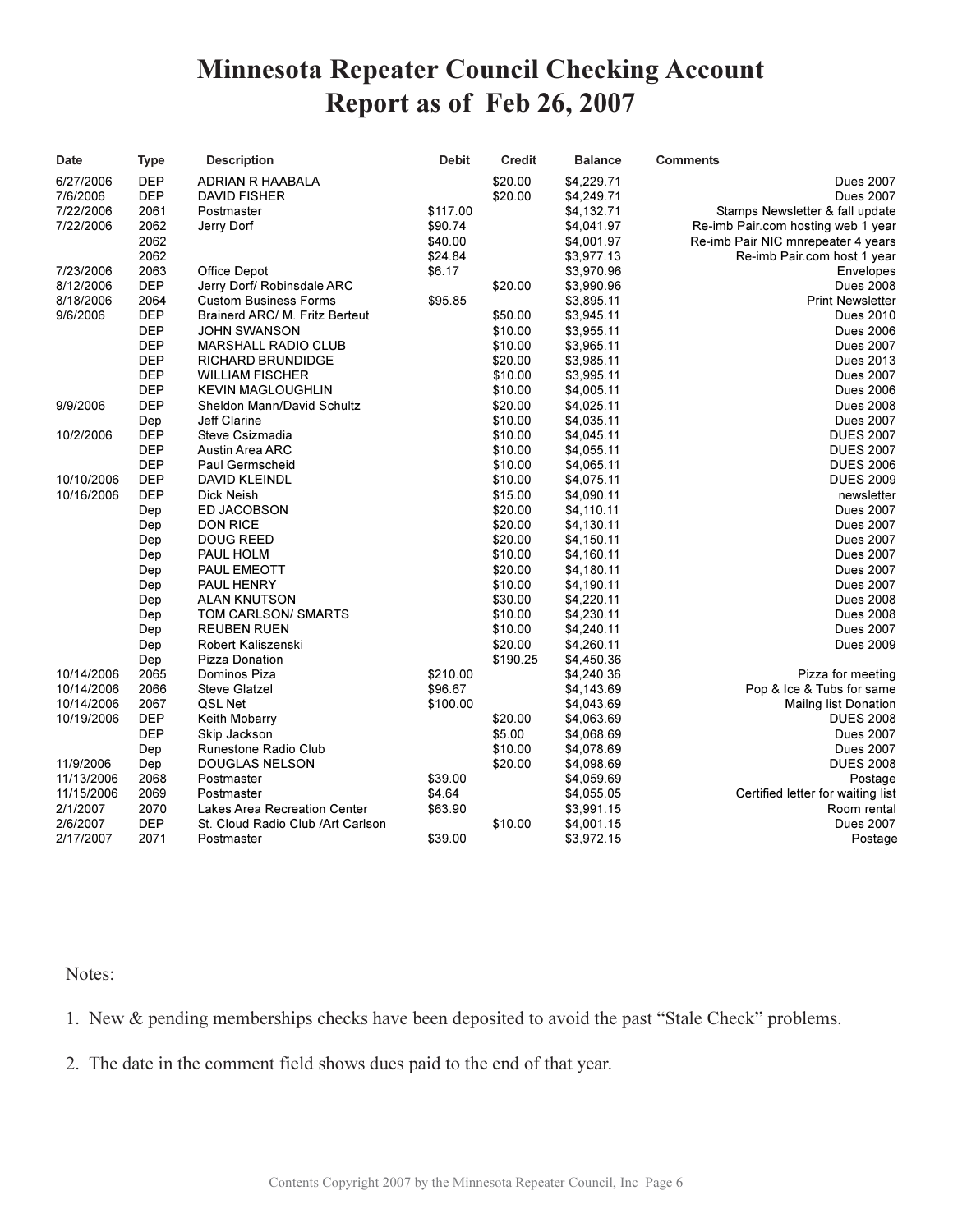# *Minnesota Rebeater Council*

**Membership and Renewal application form** 

|                                                                                                                                                                                               | <b>Trustee information (MRC Main Contact).</b>                                                       |                                                                                                                                                                                                                                                                                                                                                                                                                             |  |
|-----------------------------------------------------------------------------------------------------------------------------------------------------------------------------------------------|------------------------------------------------------------------------------------------------------|-----------------------------------------------------------------------------------------------------------------------------------------------------------------------------------------------------------------------------------------------------------------------------------------------------------------------------------------------------------------------------------------------------------------------------|--|
|                                                                                                                                                                                               |                                                                                                      | Name:                                                                                                                                                                                                                                                                                                                                                                                                                       |  |
| Phone:                                                                                                                                                                                        |                                                                                                      |                                                                                                                                                                                                                                                                                                                                                                                                                             |  |
|                                                                                                                                                                                               |                                                                                                      |                                                                                                                                                                                                                                                                                                                                                                                                                             |  |
|                                                                                                                                                                                               |                                                                                                      |                                                                                                                                                                                                                                                                                                                                                                                                                             |  |
|                                                                                                                                                                                               | Club or alternate contact/mailing address.                                                           |                                                                                                                                                                                                                                                                                                                                                                                                                             |  |
|                                                                                                                                                                                               |                                                                                                      |                                                                                                                                                                                                                                                                                                                                                                                                                             |  |
|                                                                                                                                                                                               |                                                                                                      |                                                                                                                                                                                                                                                                                                                                                                                                                             |  |
|                                                                                                                                                                                               |                                                                                                      |                                                                                                                                                                                                                                                                                                                                                                                                                             |  |
| Renewal $\lceil \cdot \rceil$<br><b>Type of Application:</b><br>Regular Membership<br>Dues \$10.00 year<br>Associate Member<br>Dues \$5.00 year<br>all mailings.<br>Newsletter                | New membership [ ] Trustee Change [ ]<br>Receives one copy of MRC newsletter for 1 year. Dues \$5.00 | Database Update [ ]<br>Organization or individual who is operating a FCC licensed Amateur Repeater station on a<br>frequency coordinated by the MRC. Has one vote at all meetings. Receives all mailings.<br>Organization or individual with a active interest in constructing an Amateur Radio Repeater station<br>or in the activities of the MRC. Can participate in the activities of the MRC but has no vote. Receives |  |
| Signed: Repeater Trustee/Regular Member                                                                                                                                                       |                                                                                                      | Date:                                                                                                                                                                                                                                                                                                                                                                                                                       |  |
| Mail all Applications and dues to:<br>Minnesota Repeater Council<br>Jerry Dorf, N0FWG Secretary/Treasurer<br>1402 Pulaski Road<br>Buffalo MN 55313<br>763-682-2169 Voice<br>jerryd@jerryd.net | # of years Paid:<br>Total Amount:<br>Check #: $\qquad \qquad$<br>Name on Check:                      | Other Info:                                                                                                                                                                                                                                                                                                                                                                                                                 |  |
|                                                                                                                                                                                               |                                                                                                      |                                                                                                                                                                                                                                                                                                                                                                                                                             |  |